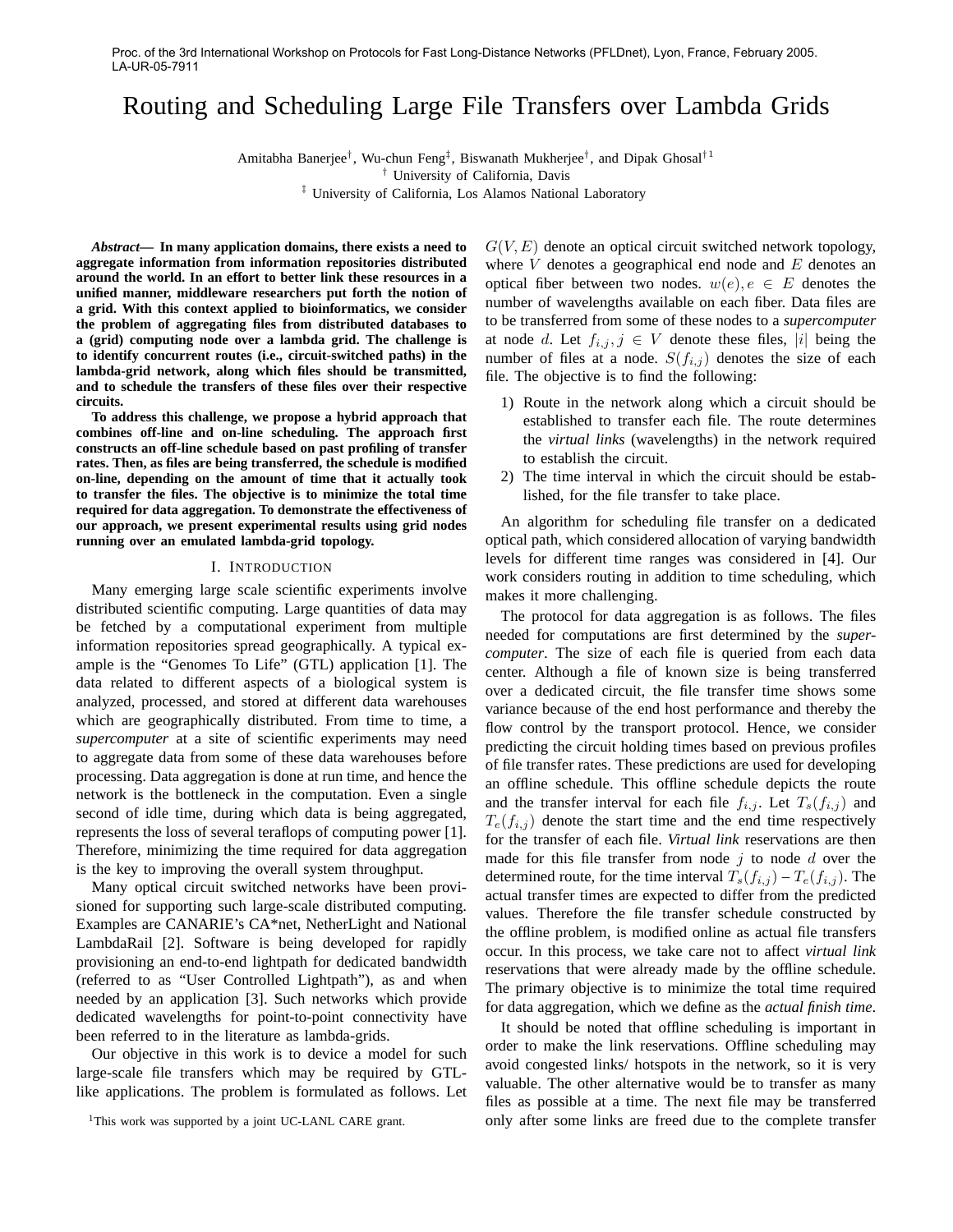of a previous file. While this approach may be efficient for a dedicated network, it is not appropriate in a shared network where congestion may arise due to background traffic.

# II. OFFLINE SCHEDULING

In our previous work [5], we modelled the offline scheduling problem as a Time-Path Scheduling Problem (TPSP). We showed that this problem is NP-complete, and devised an Integer Linear Programming based mathematical model for an exact solution, and three heuristics to achieve approximate solutions. We showed that the heuristics yielded favourable results in much less time complexity than the linear program. Here we consider one of them, the Longest File First (LFF) heuristic for offline scheduling.

## **LONGEST-FILE-FIRST (LFF) SCHEDULING**

This heuristic is based on the intuition that the longest file (having the largest transfer time) is the bottleneck for scheduling, because it requires more resources in terms of the amount of time required to be free on the links, for it to be transferred. Therefore, the LFF algorithm aims at scheduling the longest files first, so that they get priority on the network's resources and get scheduled earlier. For choosing the path over which to transfer a file, the algorithm chooses the best path among  $K$  randomly chosen paths. The idea is to prevent one set of links from being selectively congested by files from a node, as would happen if we had always chosen the shortest path.

The steps are outlined below.

- 1) Choose the longest file  $F$  which has not yet been scheduled.
- 2) Find random K alternate paths from the source node of file  $F$  to destination  $d$ . Random K - alternate paths may be achieved by randomly picking the weights of the links and applying Dijkstra's algorithm to compute the shortest path [6].
- 3) Out of these K paths, find one in which file *F* can be scheduled at the earliest.
- 4) Repeat (1) until all files are scheduled.

The above algorithm assumes that file transfer times are provided to us. However, it is difficult to predict file transfer times accurately. A prediction framework based on past transfer profiles was proposed in [7]. Various predictors such as weighted average and median based predictors were suggested. Most predictors had average error margins of 6 – 15% compared to measured transfer times. Our experiments using recently proposed protocols for large bandwidth-delay product circuits yielded similar results. We considered two different protocols, UDT [9], and RBUDP [10]. We tuned the protocols for the best possible transfer rates. A large file of 800 MB is transferred between two machines connected via a dummynet [8] shown in Fig. 1. The configuration of the three machines is shown in Table I. We restricted ourself to memoryto-memory transfers using RAMDisks, because we did not have access to high-speed disks. The transfer delay between the two machines is set to be 50ms using the dummynet. The statistics of the 200 file transfers using UDT and RBUDP,

# TABLE I

#### MACHINE CONFIGURATION

| Processor       | Intel Pentium IV, 2.80GHz for end-hosts, |  |  |
|-----------------|------------------------------------------|--|--|
|                 | Intel Xeon 3.06 GHz with dual PCMCIA bus |  |  |
|                 | for dummynet.                            |  |  |
| Physical Memory | $1$ GB                                   |  |  |
| Kernel          | Linux 2.4.27 for end-hosts,              |  |  |
|                 | Free BSD v4.9 for dummynet               |  |  |
| Line card       | Intel 1 Gbps Ethernet line cards         |  |  |

TABLE II

STATISTICS OF TRANSFER TIME

| <b>Statistics</b>         | <b>UDT</b>          | <b>RBUDP</b>           |
|---------------------------|---------------------|------------------------|
| Max Transfer Time         | 19.81 sec           | $34.67$ sec            |
| Min Transfer Time         | $17.31 \text{ sec}$ | $11.83 \text{ sec}$    |
| Average                   | 17.87 sec           | $\overline{14.47}$ sec |
| <b>Standard Deviation</b> | $0.3 \text{ sec}$   | 4.35 sec               |
| Range/ Mean %             | 13.9 %              | 157.8 %                |
| St. Dev. / Mean %         | $1.7\%$             | $\overline{30}$ %      |

and a sample distribution of the transfer times using UDT, are shown in Table II and Fig. 2.









We observe that the distribution of transfer times is close to a normal distribution. In the case of UDT, although the standard deviation is low  $(0.3\%)$ , the range of observed transfer times is quite high (13.9%). The variations may be explained by the fact that UDT employs flow control and congestion control mechanisms. Congestion control is not significant in dedicated circuits. However flow control is important because at high transfer rates, the receiver buffer at the network line card is frequently overrun, because the multitasking operating system is sometimes not scheduled for transferring data from the buffer to the memory. We observed that as the system load on the receiver is increased, more packets are dropped at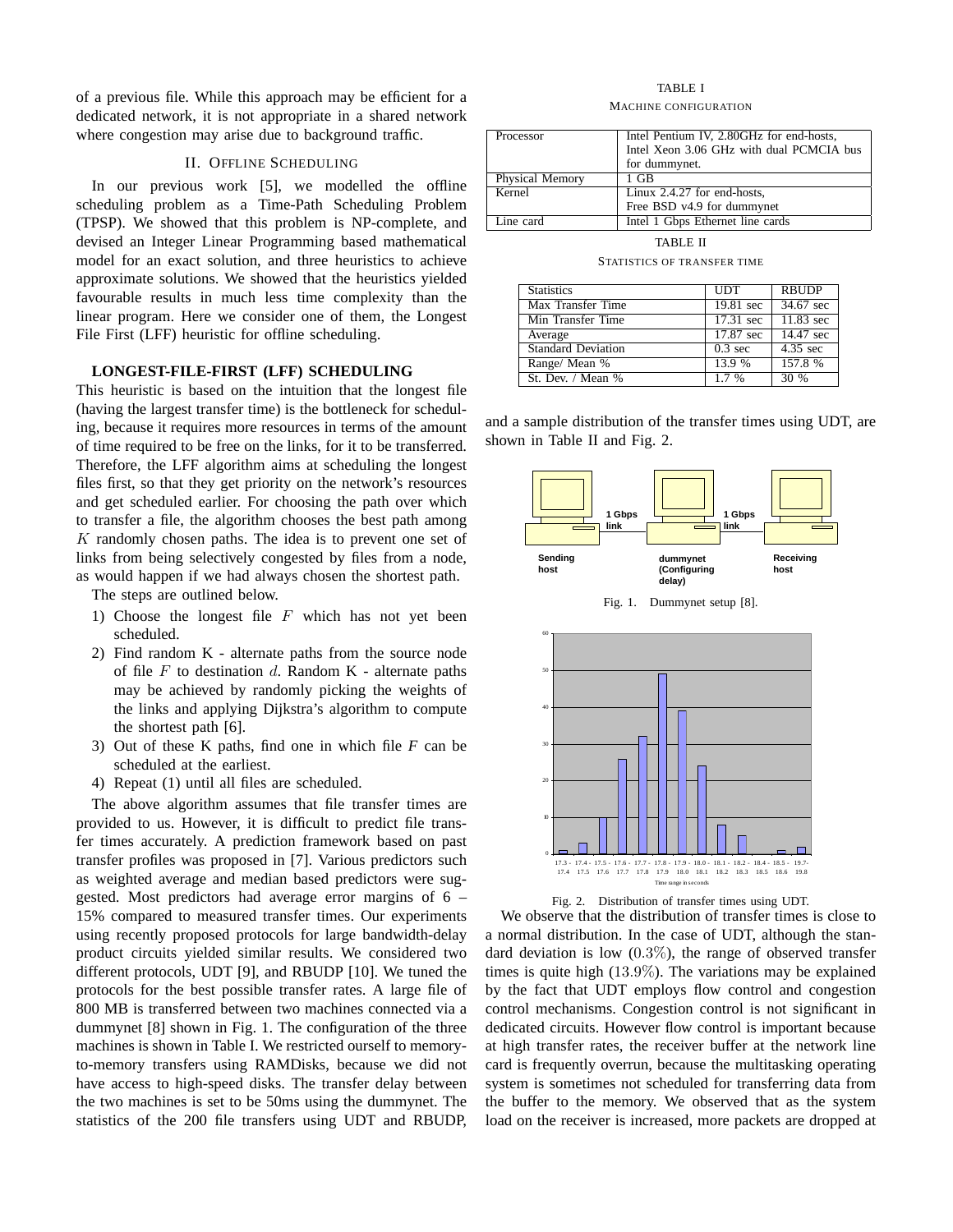the receiver buffer. We also observed a couple of instances of transfer time being much greater than the mean (in the range 19.7 – 19.8 secs). RBUDP exhibits a much higher standard deviation and range. When the error rate at the receiver buffer is high, RBUDP cannot recover because it doesn't employ flow control. Hence, a large number of retransmits occur.

Since circuits are reserved in advance for file transfers, we would like the circuit holding time to be larger than the actual file transfer time, so that we do not have to establish another circuit in future to transfer the same file. The most conservative approach would be to take the largest transfer time (or lowest transfer bandwidth) out of past profiles of file transfers as the circuit holding time. Although this would guarantee that almost all files are transmitted within the circuit holding time, it may lead to poor circuit utilization. On the other hand, taking a more aggressive estimate like mean of past transfer times would lead to a large number of files not being delivered in their allocated times. The choice of prediction of the circuit holding time is therefore important.

We discuss the various prediction strategies after discussing the *online scheduling*.

## III. ONLINE SCHEDULING

As discussed above, when a file is actually transferred in accordance with the offline schedule, two scenarios may occur. Either the file is fully transferred within the circuit holding time (**Early Finish**), otherwise it is not fully transferred (**Incomplete File Transfer**).

#### **Case I: Early Finish:**

The present circuit may be torn down. The *virtual links* which this circuit was using are now free. There may be future circuits in the offline schedule which use some of these links. Since these links had already been reserved by the current application, the future circuits may be pulled back in time, so that the corresponding file transfers begin earlier than they were scheduled in the offline schedule. This helps improve link utilization and reduces the total time required for data aggregation. The algorithm which is invoked for each file transferred early, is presented as follows:

## **Algorithm Modify Schedule Early Finish**

**(**Circuit**,** Actual F inish T ime**,** Scheduled F inish T ime**)** // All three parameters above refer to the file transferred early.

- 1) Consider a particular virtual link on the *Circuit*.
- 2) If a file transfer is scheduled to begin at *Scheduled Finish Time* on this link:
	- a) Identify other virtual links for this file.
	- b) Check if this file may be scheduled to start transfer between  $Actual\_F inish\_Time$  and Scheduled Finish Time on these links. If yes, modify the offline schedule to start file transfer at this time.
- 3) Repeat above steps for all virtual links in the *Circuit*.

It should be noted, that the above algorithm does not alter the virtual link reservations which had been made by the offline schedule, it only alters the circuit start times. Moreover, if a circuit is indeed modified to start earlier than its scheduled time, the end time is kept the same. Thus the circuit holding time will increase. This may help providing more margin for an incomplete file transfer event.

# **Case II: Incomplete File Transfer:**

We assume that the holding time of the current circuit may not be extended, as the virtual links may be reserved for transfer of a different file of the same application or for a different application. In case of the former, although the transfer of the next file may be delayed, it delays the entire offline schedule.

For incomplete file transfers, two different options are available. The first is to retransmit the whole file after establishing a new circuit. The second is to transmit only the remaining portion of the file which could not be transmitted. The former is simple to implement and also does not require any application level fragmentation and reassembly of file components. However, the time duration in which the file was being originally transmitted is completely lost. The latter requires marking of correctly transmitted sequence numbers by the transport protocol, so that retransmission may begin from the last marked window. In this work we study the former approach, and plan to discuss the latter if our work is accepted for presentation at the workshop. We note that both approaches require establishing a new circuit and hence require new virtual link reservations to be made.

## **Algorithm Incomplete File Transfer** ( *File Number* )

- 1) In the lines of the LFF heuristic, choose  $K$  different paths along which this file may be transmitted.
- 2) The predicted transfer time is chosen as the highest transfer time (or lowest transfer bandwidth) of past transfer profiles. The idea here is to avoid an incomplete transfer again.
- 3) Determine the path along which the file may be scheduled at the earliest. Add this to the offline schedule.

# IV. RESULTS

We consider the topology depicted in Fig. 3 for our simulations. This topology is the DoE UltraScienceNet [11] superimposed on the National LambdaRail (NLR) network [2]. Major DoE sites are connected to the nearest network points of presence (PoPs) with 1 Gbps links. The network backbone (shown in bold lines in the figure) may carry 2 1- Gbps connections on two different wavelengths along each physical link. We note that the above are sample numbers for the purposes of illustration, a lambda-grid may have a much higher number of wavelengths per physical link. We consider the supercomputer node to connected to the Houston PoP, and assume that the supercomputer may receive 6 1- Gbps connections simultaneously on different wavelengths, so that there is no bottleneck between the supercomputer and the network. We assume that background traffic is absent, because our objective is to demonstrate the performance of the online algorithms.

Files are of sizes uniformly distributed from 400 MB to 800 MB, and are randomly distributed across the DoE sites. We limit our maximum file size to 800 MB because of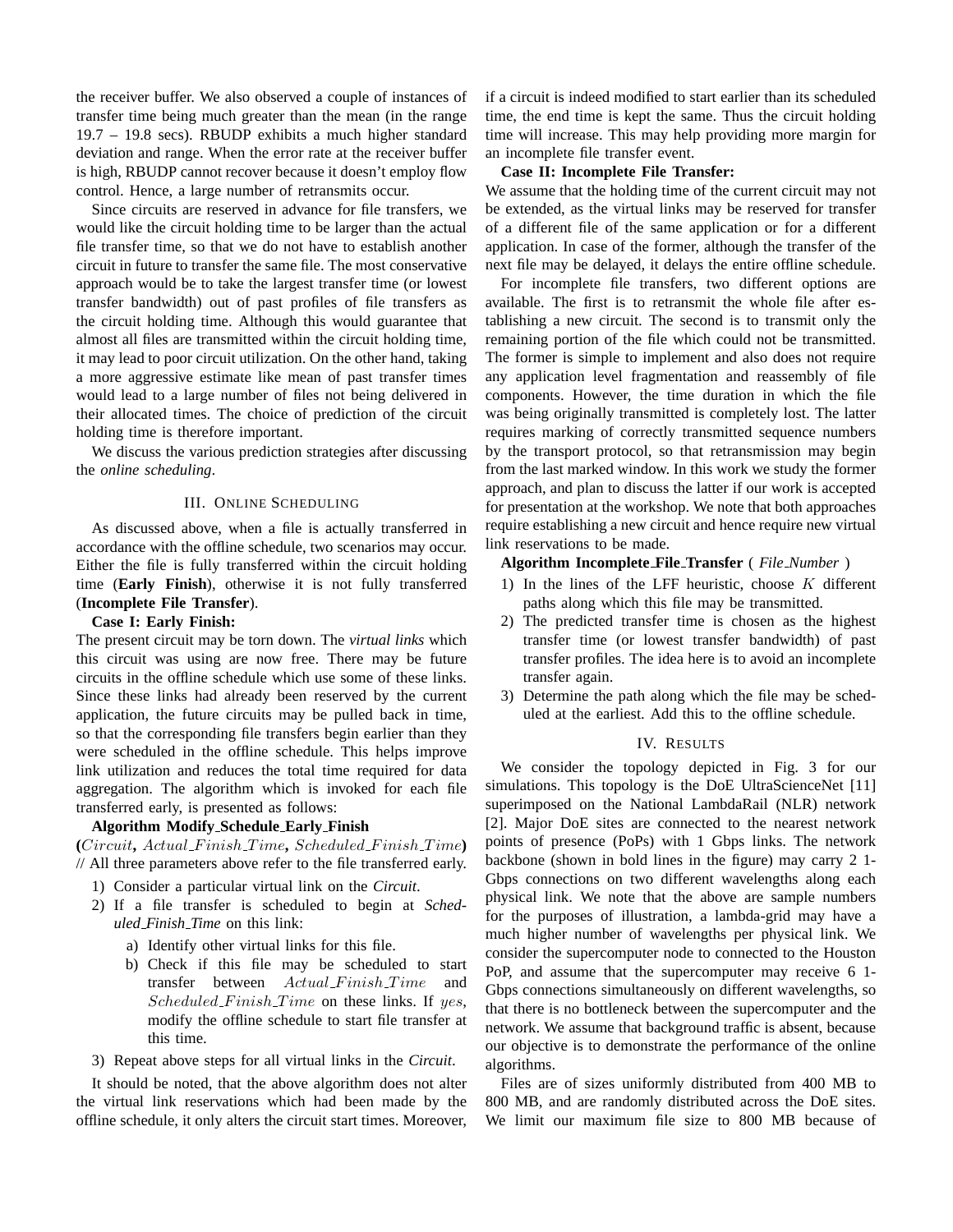

Fig. 3. Topology used for simulation [2], [11]

the limitation of using only memory-to-memory transfers. All files are transferred using the network backbone to the *supercomputer*. The transport protocol that we use is UDT [9], tuned appropriately for performance in the bandwidthdelay product settings that we have here.

For prediction of circuit holding times, we maintain the transfer profiles at each transmitting node (DoE site) for file transfers to the *supercomputer*. Since transfer rates may vary across file sizes and file transfer times may not be linearly extrapolated with file size [7], we maintain different profiles at intervals of 100 MB in file size. Within the 100 MB file size range, the prediction of time is linearly extrapolated. Our prediction algorithm considers the past 50 file transfers. We consider different predictors, the predicted value being varied by considering different numbers of standard deviation away from mean, which would correspond to the upper limit of a confidence interval in a normal distribution. Our objective is to predict circuit holding times, which lead to complete file transfers for most files, without leading to poor circuit utilization and compromising on the *actual finish time*.

Once the offline schedule is computed from the predicted values using the LFF heuristic, the corresponding file transfer events are generated in a Java based discrete event simulator. For each file transfer event, a file of the same size is transferred between two end hosts via the dummynet. The delay in the dummynet router is set to be the exact end-to-end link delay, as would be if a circuit were established in the network. We use the link distances in the topology in Fig. 3 to compute the link delay. Thus our experimental setup is a close reflection of what would happen in an actual circuit setup. Once the file has been transferred, the transfer time is measured. The online algorithms mentioned above are invoked thereafter to reconfigure the offline schedule. Our results for the transfer of 30 and 50 files for different predictive schemes are shown in Table III and Table IV, respectively. For each predictive scheme we considered 10 different iterations of experiments. Of particular importance are the maximum and minimum *actual finish time* for each predictive scheme.

As expected, using a higher prediction, leads to higher offline schedule finish time. The results above show that a limited number of incomplete file transfers does not have an adverse effect on the *actual finish time*. This is because the offline schedule generated usually has some links free, and the incomplete files may be transferred using these links. However,

TABLE III RESULTS FOR TRANSFER OF 30 FILES.

| Predictor      | $T_{Offavg}$ | $T_{Fin_{Max}}$ | $N_{R_{\underline{Max}}}$ | $T_{Fin_{Min}}$ | $N_{R_{M\underline{i}n}}$ |
|----------------|--------------|-----------------|---------------------------|-----------------|---------------------------|
| m              | 90.5         | 200.9           | 23                        | 130.5           | 16                        |
| $m + \sigma$   | 91.4         | 154.6           | 18                        | 89.7            |                           |
| $m+1.25\sigma$ | 91.6         | 150.4           | 16                        | 94.2            | 5                         |
| $m+1.5\sigma$  | 91.8         | 151.6           | 15                        | 90.5            |                           |
| $m+1.75\sigma$ | 92.1         | 139.0           | 6                         | 91.2            | $\overline{c}$            |
| $m+2\sigma$    | 92.5         | 92.1            |                           | 90.7            | $\overline{c}$            |
| $m+2.5\sigma$  | 93.2         | 92.5            |                           | 91.2            | 0                         |
| $m+3\sigma$    | 93.8         | 93.0            |                           | 92.0            |                           |

TABLE IV

RESULTS FOR TRANSFER OF 50 FILES.

| Predictor       | $T_{Of_{avg}}$ | . $\overline{T}_{Fin_{Max}}$ | $N_{R_{\underline{Max}}}$ | $T_{Fin_{Min}}$ | . $\overline{N}_{R_{\underline{Min}}}$ |
|-----------------|----------------|------------------------------|---------------------------|-----------------|----------------------------------------|
| $m_{\parallel}$ | 134.8          | 258.4                        | 44                        | 221.8           | 34                                     |
| $m + \sigma$    | 136.9          | 204.3                        | 23                        | 137.3           |                                        |
| $m+1.25\sigma$  | 137.1          | 180.2                        | 10                        | 156.5           |                                        |
| $m+1.5\sigma$   | 137.7          | 177.3                        | 13                        | 140.8           | $\overline{c}$                         |
| $m+1.75\sigma$  | 138.4          | 167.9                        | 8                         | 135.0           | $\Omega$                               |
| $m+2\sigma$     | 139.4          | 137.1                        | $\mathfrak{D}$            | 136.5           | $\Omega$                               |
| $m+2.5\sigma$   | 139.6          | 137.5                        | $\theta$                  | 136.8           | $\Omega$                               |
| $m+3\sigma$     | 140.8          | 138.0                        | 0                         | 137.2           | $\Omega$                               |

 $m: Mean, \sigma: Standard Deviation.$ 

Predictor: Predicted value of Circuit Holding Time.

 $T_{Offavg}$ : Average offline schedule finish time (seconds).

 $T_{Fin_{Min}}$ : Minimum observed actual finish time in 10 transfers (seconds).

 $N_{R_{Min}}$ : Number of retransmits for the occurance of  $T_{Fin_{Min}}$ .

 $T_{Fin_{Max}}$ : Maximum observed actual finish time in 10 transfers (seconds).

 $N_{R_{Max}}$ : Number of retransmits for the occurance of  $T_{Fin_{Max}}$ .

if the number of incomplete transfers are high, as it happens when some of the lower predictors are chosen, then the *actual finish time* increases significantly.

Hence, a predictor which achieves a reasonable number of incomplete transfers is appropriate. From the above results, we find that the predictors  $m + 2\sigma$ ,  $m + 2.5\sigma$  and  $m + 3\sigma$ give the desired values of *actual finish times*. Comparing these three predictors, we find that out of them, the highest predictor  $(m + 3\sigma)$  does not lead to the best *actual finish time*. The online  $Modify\_Scheduling\_Early\_Finish$  algorithm tries to pull back circuit start times in case of early finish. But since files are sent along different links, if all the links required for the transfer of the next file are not available, the file cannot be scheduled earlier. Hence, long circuit holding times may lead to poor link utilization, and may create congestion for another file transfer.

## V. CONCLUSION

Our aim in this work has been to present a complete picture of transfer of large files over a backbone network for a large-scale scientific computation application like GTL. We present a hybrid approach that combines offline and online scheduling. We then demonstrate the effectiveness of our algorithms by performing a hardware based simulation which closely approximates an expected real scenario.

#### **REFERENCES**

- [1] "Genomes To Life requires new life from Networks," Department of Energy (DoE) (United States) Workshop, 2003, http://www.csm.ornl.gov/ghpn/genome wk2003.pdf
- [2] National LambdaRail Inc. at http://www.nlr.net